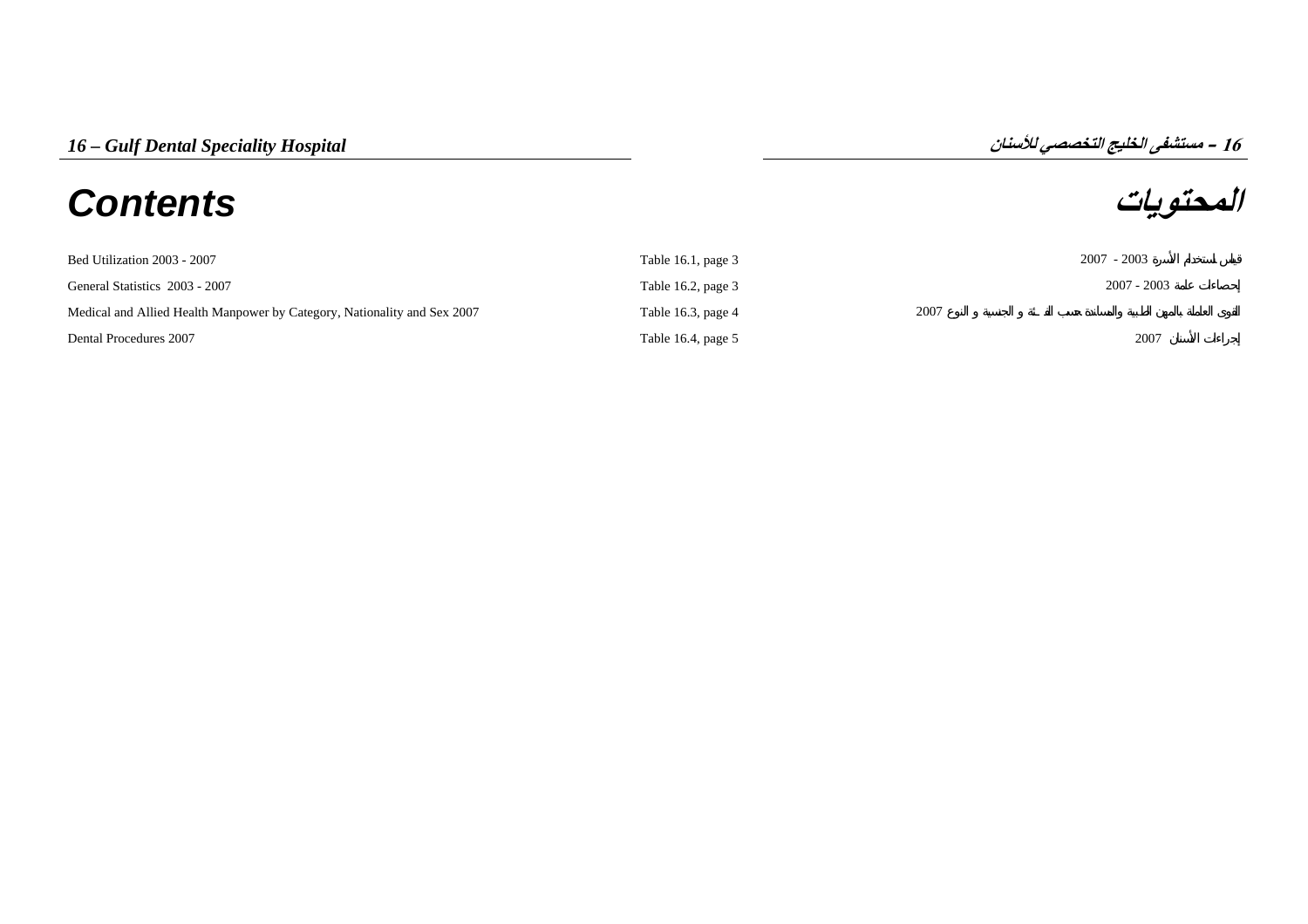## **Table 16.1 2007 - 2003Bed Utilization 2003 - 2007**

<span id="page-1-0"></span>

| <b>Description</b>      | 2007      | 2006      | 2005      | 2004            | 2003      |
|-------------------------|-----------|-----------|-----------|-----------------|-----------|
| Total admissions        | 27        | 28        | 31        | 15              | 3         |
| Total discharges        | 27        | 28        | 31        | 15              | 3         |
| Number of beds          | 10        | 10        | 10        | 10 <sub>1</sub> | 10        |
| Bed days available      | 3,650     | 3,650     | 3,650     | 3,660           | 3,650     |
| Patient days-overnight  |           |           |           |                 |           |
| Patients days < 1 day   | 27        | 28        | 31        | 15              | 3         |
| Total patients days     | 27        | 28        | 31        | 15              | 3         |
| Bed occupancy rate      | 0.7       | 0.8       | 0.8       | 0.4             | 0.1       |
| Turnover rate           | 2.7       | 2.8       | 3.1       | 1.5             | 0.3       |
| Turnover interval *     | <b>NA</b> | <b>NA</b> | <b>NA</b> | <b>NA</b>       | <b>NA</b> |
| Average daily admission | 0.1       | 0.1       | 0.1       | 0.04            |           |
| Average daily discharge | 0.1       | 0.1       | 0.1       | 0.04            |           |
| Average length of stay  | 1.0       | 1.0       | 1.0       | 1.0             | 1.0       |

*\* Most admissions are as day case patients.* . *\**

**Table 16.2 2007 - 2003General Statistics 2003 - 2007**

| Description                | 2007       | 2006      | 2005       | 2004            | 2003  |  |  |  |
|----------------------------|------------|-----------|------------|-----------------|-------|--|--|--|
| Total out-patient visits   | 14.228     | 11,380    | 9,988      | 9,756           | 8,807 |  |  |  |
| Total admissions           | 27         | 28        | 31         | 15              | 3     |  |  |  |
| Laboratory reports         | <b>NAI</b> | <b>NA</b> | <b>NAI</b> | 13 <sup>1</sup> | 3     |  |  |  |
| Radiology procedures       | 2,264      | 1,404     | 1,479      | 1,526           | 1,184 |  |  |  |
| Operations (Major / Minor) | 27         | 28        | 31         | 15 <sub>l</sub> | 3     |  |  |  |
|                            |            |           |            |                 |       |  |  |  |

*(NA) the laboratory reports were brought by the patients themselves.* . *(NA)*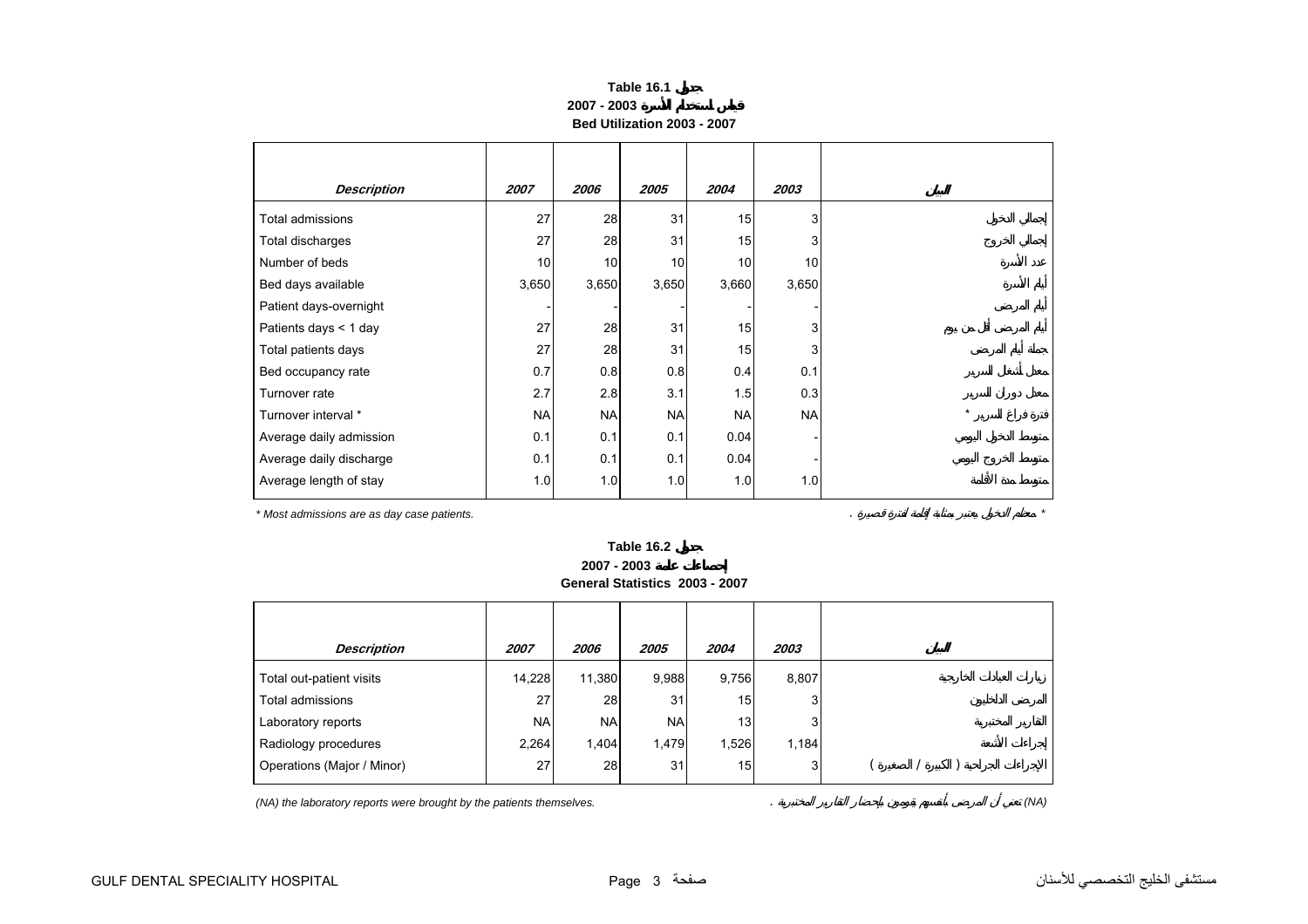## **جدول 16.3 Table القوى العاملة بالمهن الطبية والمساندة حسب الفـئة <sup>و</sup> الجنسية <sup>و</sup> النوع <sup>2007</sup> Medical and Allied Health Manpower by Category, Nationality and Sex 2007**

<span id="page-2-0"></span>

|                               | <b>Total</b>    |        |      | Non-Bahraini |        |             | Bahraini |        |      |  |
|-------------------------------|-----------------|--------|------|--------------|--------|-------------|----------|--------|------|--|
|                               |                 |        |      |              |        |             |          |        |      |  |
|                               |                 |        |      |              |        |             |          |        |      |  |
| Category                      | <b>Total</b>    | Female | Male | <b>Total</b> | Female | <b>Male</b> | Total    | Female | Male |  |
| Dentists                      | 10 <sup>1</sup> | 2      |      | 9            |        | 8           |          |        |      |  |
| Nurses *                      | 16              | 16     |      | 16           | 16     |             |          |        |      |  |
| Practical Nurses (Auxilliary) |                 |        |      |              |        |             |          |        |      |  |
| Dental Techinicians           |                 |        |      |              |        |             |          |        |      |  |
| Radiographers & Technician    |                 |        |      |              |        |             |          |        |      |  |

*\* Nurses excluding practical nurses and other grades below staff nurse.* . : *\**